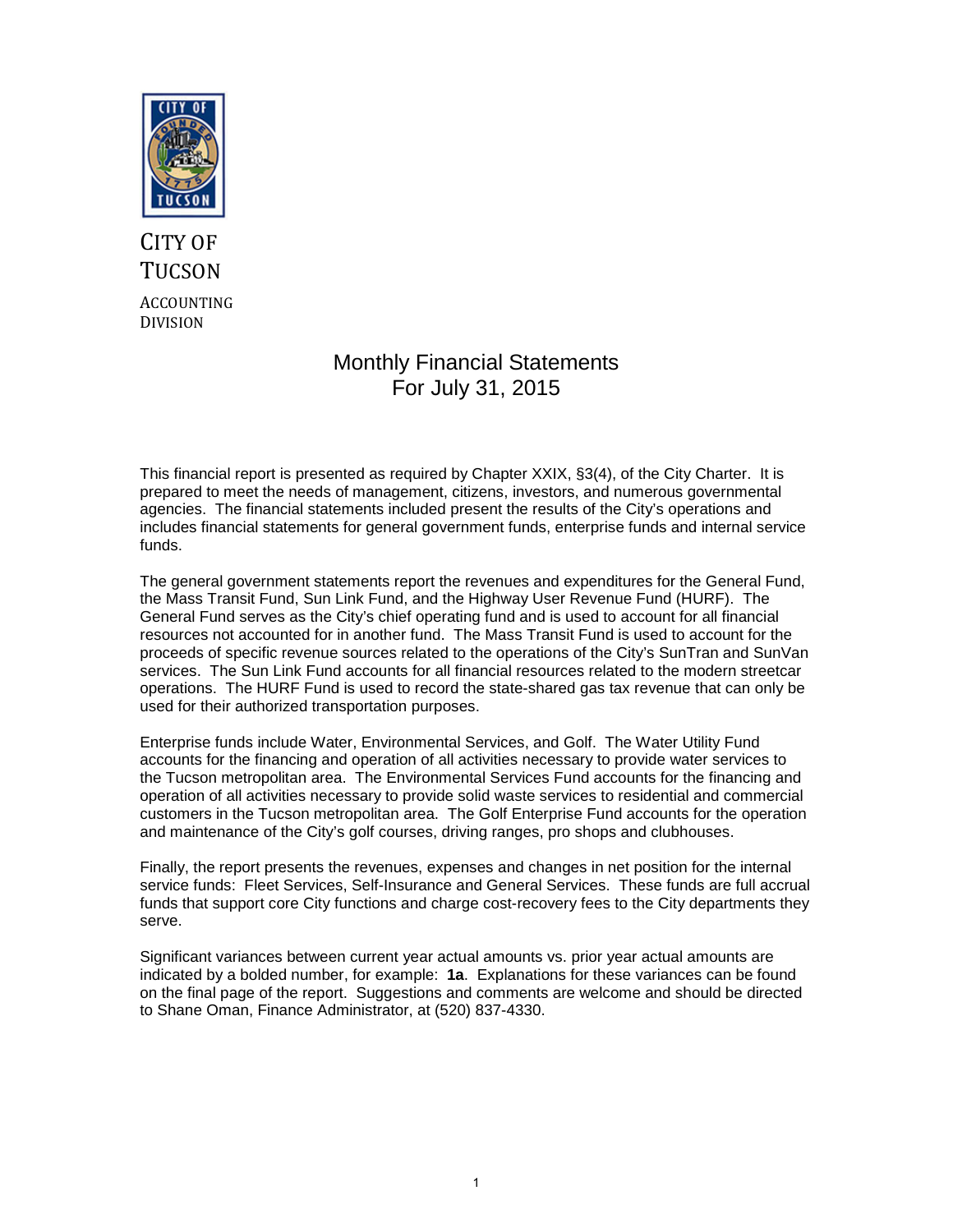### **CITY OF TUCSON, ARIZONA STATEMENT OF REVENUES AND EXPENDITURES GENERAL FUND**

### **FOR THE ONE MONTH ENDED JULY 31, 2015**

|                                                                                                                                      |                                                    |      | Fiscal Year 2016                                     |                                |    | Fiscal Year 2015                                  |                                               |                                        |
|--------------------------------------------------------------------------------------------------------------------------------------|----------------------------------------------------|------|------------------------------------------------------|--------------------------------|----|---------------------------------------------------|-----------------------------------------------|----------------------------------------|
|                                                                                                                                      | Actual                                             |      | <b>Total FY</b><br><b>Budget</b>                     | %<br>Budget                    |    | Actual                                            | \$ Change<br>CFY vs PFY                       | % Change<br>CFY vs PFY                 |
| <b>General Fund Revenues and Other Financing Sources:</b>                                                                            |                                                    |      | Straight-line Budget                                 | 8.3%                           |    |                                                   |                                               |                                        |
| Revenues:                                                                                                                            |                                                    |      |                                                      |                                |    |                                                   |                                               |                                        |
| <b>Primary Property Taxes</b><br><b>Business Privilege Tax</b><br><b>Other Local Taxes</b><br><b>Grants and Shared Taxes</b>         | \$<br>74,189<br>15,656,651<br>3,454,249<br>884,711 | \$   | 14,350,250<br>197,118,630<br>41,191,210<br>6,075,650 | 0.5%<br>7.9%<br>8.4%<br>14.6%  | \$ | 84,949 \$<br>17, 152, 418<br>3,356,863<br>213,940 | (10, 760)<br>(1,495,767)<br>97,386<br>670,771 | $-12.7%$<br>$-8.7%$<br>2.9%<br>313.5%  |
| State-Shared Income Tax Revenue<br><b>State-Shared Sales Tax</b><br>State Auto Lieu Tax                                              | 5,218,491<br>4,140,265<br>1,864,026                |      | 63,205,510<br>48,935,140<br>21,968,250               | 8.3%<br>8.5%<br>8.5%           |    | 5,246,938<br>3,843,907<br>1,699,755               | (28, 447)<br>296,358<br>164,271               | $-0.5%$<br>7.7%<br>9.7%                |
| <b>Licenses and Permits</b><br>Fines, Forfeitures, and Penalties<br>Use of Money and Property<br><b>Charges for Current Services</b> | 4,784,097<br>1,134,950<br>106,749<br>3,531,653     |      | 26,316,150<br>14,331,870<br>648,930<br>39,053,170    | 18.2%<br>7.9%<br>16.5%<br>9.0% |    | 4,225,032<br>1,152,399<br>9,266<br>3,535,620      | 559,065<br>(17, 449)<br>97,483<br>(3,967)     | 13.2%<br>$-1.5%$<br>1052.1%<br>$-0.1%$ |
| Miscellaneous Revenue<br><b>Total Revenues:</b>                                                                                      | 25,234<br>40,875,265                               |      | 10,382,120<br>483,576,880                            | 0.2%                           |    | 38,364<br>40,559,451                              | (13, 130)<br>315,814                          | $-34.2%$                               |
| <b>Other Financing Sources</b>                                                                                                       | 133,333                                            |      | 1,600,000                                            | 8.3%                           |    | 133,333                                           |                                               |                                        |
| <b>Total Revenues and Other Financing Sources</b>                                                                                    | \$<br>41,008,598                                   |      | \$485,176,880                                        |                                | S  | 40,692,784 \$                                     | 315,814                                       |                                        |
| <b>General Fund Expenditures:</b>                                                                                                    |                                                    |      |                                                      |                                |    |                                                   |                                               |                                        |
| <b>Elected and Official</b>                                                                                                          |                                                    |      |                                                      |                                |    |                                                   |                                               |                                        |
| Mayor and Council                                                                                                                    | \$<br>187,576                                      | - \$ | 2,559,710                                            | 7.3%                           | \$ | 175,660 \$                                        | 11,916                                        | 6.8%                                   |
| <b>City Manager</b><br><b>City Attorney</b>                                                                                          | 341,095<br>552,189                                 |      | 5,426,800<br>8,191,610                               | 6.3%<br>6.7%                   |    | 325,585<br>622,699                                | 15,510<br>(70, 510)                           | 4.8%<br>$-11.3%$                       |
| <b>City Clerk</b>                                                                                                                    | 258,150                                            |      | 4,300,410                                            | 6.0%                           |    | 158,192                                           | 99,958                                        | 63.2%                                  |
| <b>Total Elected and Official</b>                                                                                                    | 1,339,010                                          |      | 20,478,530                                           |                                |    | 1,282,136                                         | 56,874                                        |                                        |
| Public Safety & Justice Services                                                                                                     |                                                    |      |                                                      |                                |    |                                                   |                                               |                                        |
| <b>City Court</b>                                                                                                                    | 777,904                                            |      | 11,878,640                                           | 6.5%                           |    | 730,066                                           | 47,838                                        | 6.6%                                   |
| <b>Public Defender</b>                                                                                                               | 202,015                                            |      | 3,191,360                                            | 6.3%                           |    | 206,228                                           | (4,213)                                       | $-2.0%$                                |
| <b>Tucson Fire</b>                                                                                                                   | 6,884,959                                          |      | 93,838,090                                           | 7.3%                           |    | 6,417,212                                         | 467,747                                       | 7.3%                                   |
| <b>Tucson Police</b><br><b>Total Public Safety &amp; Justice Services</b>                                                            | 13,514,444<br>21,379,322                           |      | 157,097,060<br>266,005,150                           | 8.6%                           |    | 10,272,560<br>17,626,066                          | 3,241,884<br>3,753,256                        | 31.6% 1a                               |
| Community Enrichment & Development                                                                                                   |                                                    |      |                                                      |                                |    |                                                   |                                               |                                        |
| Housing & Community Development                                                                                                      | 68,553                                             |      | 3,042,460                                            | 2.3%                           |    | 63,962                                            | 4,591                                         | 7.2%                                   |
| Office of Integrated Planning                                                                                                        | 106,011                                            |      | 1,902,190                                            | 5.6%                           |    | 115,023                                           | (9,012)                                       | $-7.8%$                                |
| Parks and Recreation                                                                                                                 | 3,077,492                                          |      | 36,454,370                                           | 8.4%                           |    | 3,473,389                                         | (395, 897)                                    | $-11.4%$                               |
| <b>Planning &amp; Development Services</b>                                                                                           | 573,851                                            |      | 8,953,620                                            | 6.4%                           |    | 578,307                                           | (4, 456)                                      | $-0.8%$                                |
| Transportation                                                                                                                       | 57,398                                             |      | 2,916,810                                            | 2.0%                           |    | 124,450                                           | (67, 052)                                     | $-53.9%$                               |
| <b>Total Community Enrichment &amp; Development</b>                                                                                  | 3,883,305                                          |      | 53,269,450                                           |                                |    | 4,355,131                                         | (471, 826)                                    |                                        |
| <b>Support Services</b><br><b>Budget and Internal Audit</b>                                                                          | 87,171                                             |      | 1,482,770                                            | 5.9%                           |    | 97,562                                            | (10, 391)                                     | $-10.7%$                               |
| Finance                                                                                                                              | 2,595,462                                          |      | 10,492,840                                           | 24.7%                          |    | 2,626,954                                         | (31, 492)                                     | $-1.2%$                                |
| <b>General Services</b>                                                                                                              | 1,101,142                                          |      | 10,678,790                                           | 10.3%                          |    | 1,023,038                                         | 78,104                                        | 7.6%                                   |
| Human Resources                                                                                                                      | 159,505                                            |      | 2,614,020                                            | 6.1%                           |    | 130,299                                           | 29,206                                        | 22.4%                                  |
| Information Technology                                                                                                               | 520,480                                            |      | 17,992,270                                           | 2.9%                           |    | 2,032,761                                         | (1,512,281)                                   | $-74.4%$ 1k                            |
| Procurement                                                                                                                          | 319,191                                            |      | 3,156,990                                            | 10.1%                          |    | 393,182                                           | (73, 991)                                     | $-18.8%$                               |
| <b>Total Support Services</b>                                                                                                        | 4,782,951                                          |      | 46,417,680                                           |                                |    | 6,303,796                                         | (1,520,845)                                   |                                        |
| <b>Total Non-Departmental</b>                                                                                                        | 965,227                                            |      | 27,477,840                                           | 3.5%                           |    | 600,335                                           | 364,892                                       | 60.8%                                  |
| <b>Capital Outlay</b>                                                                                                                | 190                                                |      | 3,000,640                                            | 0.0%                           |    | 14,463                                            | (14, 273)                                     | $-98.7%$                               |
| <b>Capital Projects</b>                                                                                                              |                                                    |      | 1,031,800                                            | 0.0%                           |    | 51                                                | (51)                                          | $-100.0%$                              |
| Debt Service and Fiscal Agent Fees                                                                                                   | 39,139                                             |      | 23,884,000                                           | 0.2%                           |    | 9,720                                             | 29,419                                        | 302.7%                                 |
| <b>Other Financing Uses</b>                                                                                                          | 4,380,950                                          |      | 52,571,400                                           | 8.3%                           |    | 4,168,099                                         | 212,851                                       | 5.1%                                   |
| <b>Total Expenditures &amp; Other Financing Uses</b>                                                                                 | \$                                                 |      | 36,770,094 \$ 494,136,490                            |                                | \$ | 34,359,797 \$                                     | 2,410,297                                     |                                        |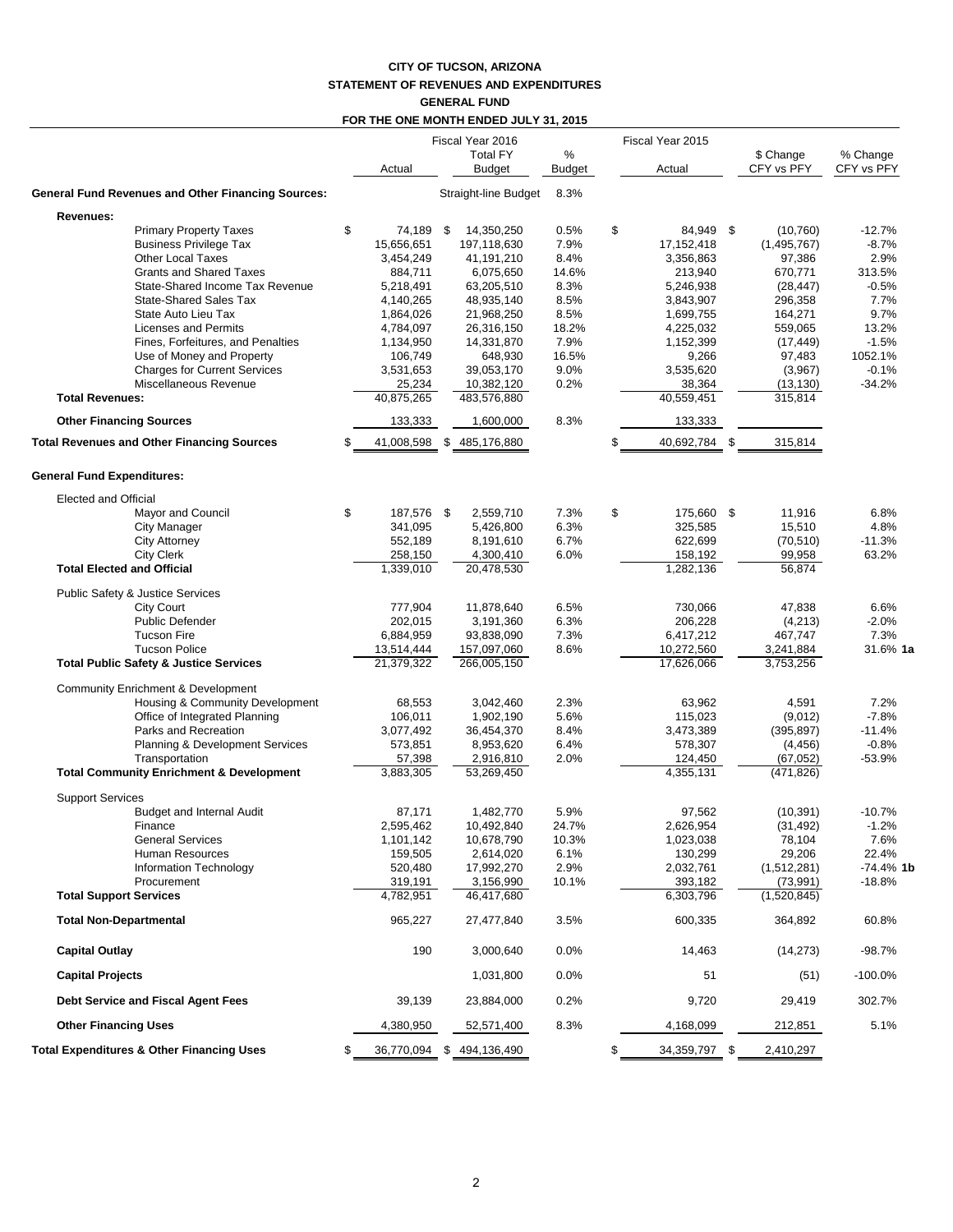#### **CITY OF TUCSON, ARIZONA STATEMENT OF REVENUES AND EXPENDITURES MASS TRANSIT FUND FOR THE ONE MONTH ENDED JULY 31, 2015**

|                                                                                    | Actual             |   | Fiscal Year 2016<br><b>Total FY</b><br><b>Budget</b> | %<br>Budget | Fiscal Year 2015<br>Actual |               |     | \$ Change<br>CFY vs PFY | % Change<br>CFY vs PFY |  |
|------------------------------------------------------------------------------------|--------------------|---|------------------------------------------------------|-------------|----------------------------|---------------|-----|-------------------------|------------------------|--|
| <b>Mass Transit Revenues and Other Financing Sources:</b>                          |                    |   | Straight-line Budget                                 | 8.3%        |                            |               |     |                         |                        |  |
| Revenues:                                                                          |                    |   |                                                      |             |                            |               |     |                         |                        |  |
| <b>Federal Grants and Contributions</b>                                            | \$<br>158,111 \$   |   | 28,303,470                                           | 0.6%        | \$                         | 4,818,983     | \$. | (4,660,872)             | $-96.7\%$ 2a           |  |
| <b>Other Agencies</b>                                                              | 17,110             |   | 13,829,020                                           | 0.1%        |                            | 34,938        |     | (17, 828)               | $-51.0%$               |  |
| Use of Money and Property                                                          | 523                |   | 360,000                                              | 0.1%        |                            | 523           |     |                         |                        |  |
| <b>Charges for Current Services</b>                                                | 133,559            |   | 13,156,630                                           | 1.0%        |                            | 712,959       |     | (579, 400)              | $-81.3\%$ 2b           |  |
| Miscellaneous Revenue                                                              | 29,788             |   | 100,370                                              | 29.7%       |                            | 33,278        |     | (3,490)                 | $-10.5%$               |  |
| <b>Total Revenues:</b>                                                             | 339,091            |   | 55,749,490                                           |             |                            | 5,600,681     |     | (5,261,590)             |                        |  |
| <b>Other Financing Sources</b>                                                     | 3,790,256          |   | 45,483,070                                           | 8.3%        |                            | 3,689,928     |     | 100,328                 | 2.7%                   |  |
| <b>Total Revenues and Other Financing Sources</b>                                  | 4,129,347          | S | 101,232,560                                          |             |                            | 9,290,609 \$  |     | (5, 161, 262)           |                        |  |
| <b>Mass Transit Expenditures:</b><br><b>Community Enrichment &amp; Development</b> |                    |   |                                                      |             |                            |               |     |                         |                        |  |
| Transportation                                                                     | \$<br>5,821,086 \$ |   | 77,585,280                                           | 7.5%        |                            | 5,246,447 \$  |     | 574,639                 | 11.0%                  |  |
| <b>Total Community Enrichment &amp; Development</b>                                | 5,821,086          |   | 77,585,280                                           |             |                            | 5,246,447     |     | 574,639                 |                        |  |
| <b>Capital Outlay</b>                                                              | 124,586            |   | 23,622,100                                           | 0.5%        |                            | 8,814,599     |     | (8,690,013)             | $-98.6\%$ 2a           |  |
| <b>Total Expenditures &amp; Other Financing Uses</b>                               | \$<br>5,945,672 \$ |   | 101,207,380                                          |             | \$                         | 14,061,046 \$ |     | (8, 115, 374)           |                        |  |

## **CITY OF TUCSON, ARIZONA STATEMENT OF REVENUES AND EXPENDITURES SUN LINK**

|                                                                                                                                              |        |                       |                                                      | <b>SUN LINN</b><br>FOR THE ONE MONTH ENDED JULY 31, 2015 |                |                            |                       |     |                         |                        |
|----------------------------------------------------------------------------------------------------------------------------------------------|--------|-----------------------|------------------------------------------------------|----------------------------------------------------------|----------------|----------------------------|-----------------------|-----|-------------------------|------------------------|
|                                                                                                                                              | Actual |                       | Fiscal Year 2016<br><b>Total FY</b><br><b>Budget</b> |                                                          | $\%$<br>Budget | Fiscal Year 2015<br>Actual |                       |     | \$ Change<br>CFY vs PFY | % Change<br>CFY vs PFY |
| Sun Link Revenues and Other Financing Sources:<br>Revenues:                                                                                  |        |                       |                                                      | Straight-line Budget                                     | 8.3%           |                            |                       |     |                         |                        |
| <b>Federal Grants and Contributions</b><br><b>Other Agencies</b><br>Use of Money and Property                                                | \$     |                       | \$                                                   | 2,000,000                                                |                | \$                         |                       | \$  |                         |                        |
| <b>Charges for Current Services</b><br>Miscellaneous Revenue                                                                                 |        | 28,118<br>568         |                                                      | 1,396,280                                                | 2.0%           |                            |                       |     | 28,118<br>568           | 100.0%<br>100.0%       |
| <b>Total Revenues:</b>                                                                                                                       |        | 28,686                |                                                      | 3,396,280                                                |                |                            |                       |     | 28,686                  |                        |
| <b>Other Financing Sources</b>                                                                                                               |        | 192,648               |                                                      | 2,311,770                                                |                |                            | 75,431                |     | 117,217                 | 155.4%                 |
| <b>Total Revenues and Other Financing Sources</b>                                                                                            | \$     | 221,334 \$            |                                                      | 5,708,050                                                |                |                            | 75,431 \$             |     | 145,903                 |                        |
| <b>Sun Link Expenditures:</b><br>Community Enrichment & Development<br>Transportation<br><b>Total Community Enrichment &amp; Development</b> | \$     | 186,979 \$<br>186,979 |                                                      | 4,220,800<br>4,220,800                                   | 4.4%           | \$                         | 126,450 \$<br>126,450 |     | 60,529<br>60,529        | 47.9%                  |
| Debt Service and Fiscal Agent Fees                                                                                                           |        |                       |                                                      | 1,512,430                                                |                |                            |                       |     |                         |                        |
| <b>Other Financing Uses</b>                                                                                                                  |        |                       |                                                      |                                                          |                |                            |                       |     |                         |                        |
| <b>Total Expenditures &amp; Other Financing Uses</b>                                                                                         | \$     | 186,979 \$            |                                                      | 5,733,230                                                |                | \$                         | 126,450               | \$. | 60,529                  |                        |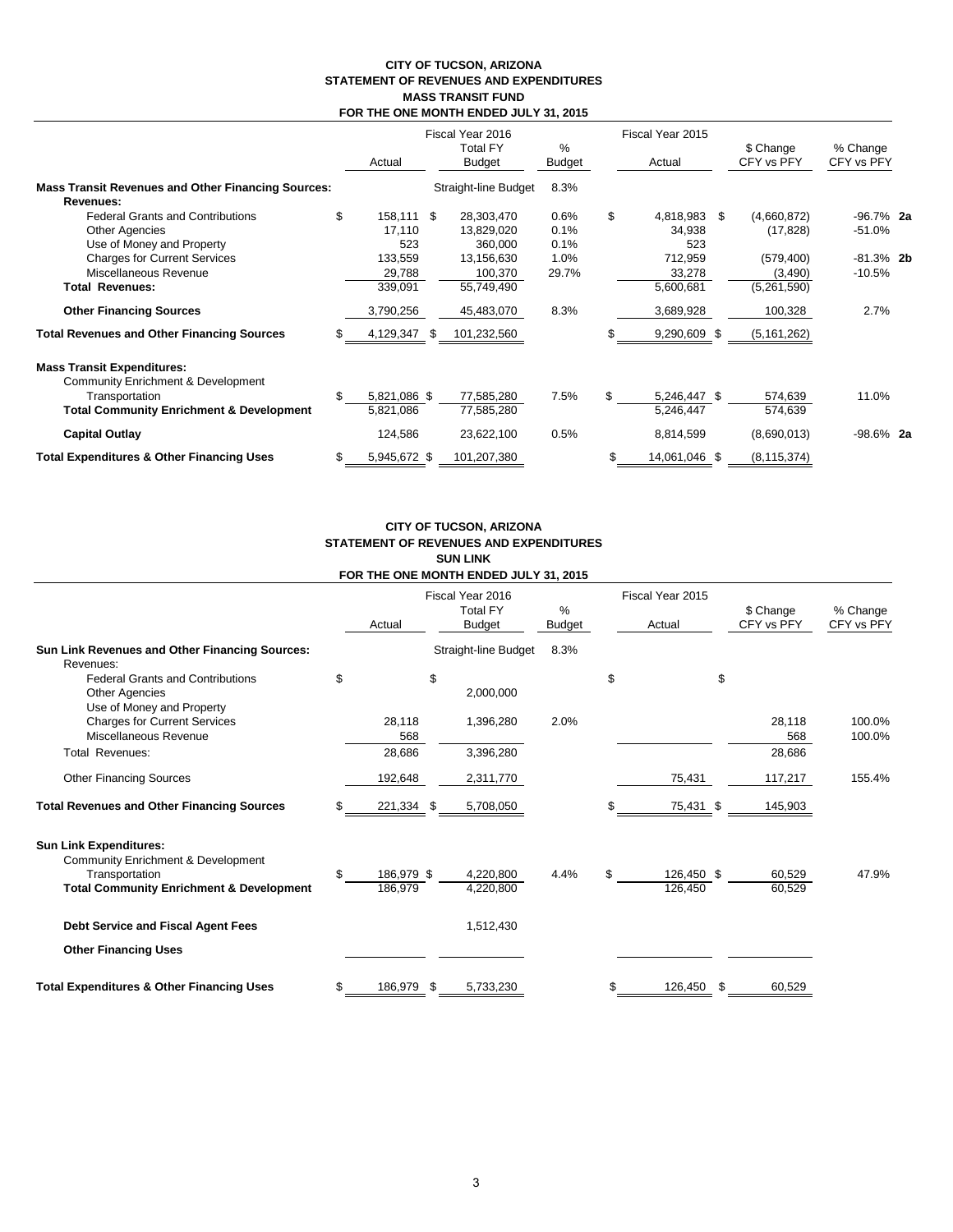#### **CITY OF TUCSON, ARIZONA STATEMENT OF REVENUES AND EXPENDITURES HIGHWAY USER REVENUE FUND (HURF) FOR THE ONE MONTH ENDED JULY 31, 2015**

|                                                      | Actual             | Fiscal Year 2016<br><b>Total FY</b><br><b>Budget</b> | %<br>Budget | Fiscal Year 2015<br>Actual |     | \$ Change<br>CFY vs PFY | % Change<br>CFY vs PFY |
|------------------------------------------------------|--------------------|------------------------------------------------------|-------------|----------------------------|-----|-------------------------|------------------------|
| <b>HURF Revenues and Other Financing Sources:</b>    |                    | <b>Straight-line Budget</b>                          | 8.3%        |                            |     |                         |                        |
| Revenues:                                            |                    |                                                      |             |                            |     |                         |                        |
| Licenses and Permits                                 | \$<br>4,673 \$     | (403,000)                                            | $-1.2%$     | \$<br>50,000 \$            |     | (45, 327)               | $-90.7%$               |
| <b>Other Agencies</b>                                | 3,473,927          | (36, 492, 310)                                       | $-9.5%$     | 2,988,488                  |     | 485,439                 | 16.2%                  |
| Use of Money and Property                            | 45,453             | (635, 840)                                           | $-7.1%$     | 44,245                     |     | 1,208                   | 2.7%                   |
| <b>Charges for Current Services</b>                  | 35,250             | (140,000)                                            | $-25.2%$    | 58,137                     |     | (22, 887)               | $-39.4%$               |
| Miscellaneous Revenue                                | 15,634             | (500,000)                                            | $-3.1%$     | 5,812                      |     | 9,822                   | 169.0%                 |
| <b>Total Revenues</b>                                | 3,574,937 \$       | (38, 171, 150)                                       |             | 3,146,682 \$               |     | 428,255                 |                        |
| <b>HURF Expenditures:</b>                            |                    |                                                      |             |                            |     |                         |                        |
| Community Enrichment and Development                 |                    |                                                      |             |                            |     |                         |                        |
| Transportation                                       | 1,801,086          | 31,947,360                                           | 5.6%        | 1,774,764                  |     | 26,322                  | 1.5%                   |
| <b>Total Community Enrichment and Development</b>    | 1,801,086          | 31.947.360                                           |             | 1,774,764                  |     | 26,322                  |                        |
| Non-Departmental                                     |                    |                                                      |             |                            |     |                         |                        |
| <b>Outside Agencies</b>                              |                    | 100,580                                              | 0.0%        | 50,290                     |     | (50, 290)               | $-100.0%$              |
| <b>Total Non-Departmental</b>                        |                    | 100,580                                              |             | 50,290                     |     | (50, 290)               |                        |
| <b>Capital Expenditures</b>                          |                    | 1,035,650                                            | 0.0%        |                            |     |                         | 0.0%                   |
| <b>Capital Projects</b>                              | 3,338              | 1,998,620                                            | 0.2%        | 829                        |     | 2,509                   | 302.7%                 |
| <b>Other Financing Uses</b>                          |                    | 9,821,590                                            | 0.0%        |                            |     |                         | 0.0%                   |
| <b>Total Expenditures &amp; Other Financing Uses</b> | \$<br>1,804,424 \$ | 44,903,800                                           |             | \$<br>1,825,883            | \$. | (21, 459)               |                        |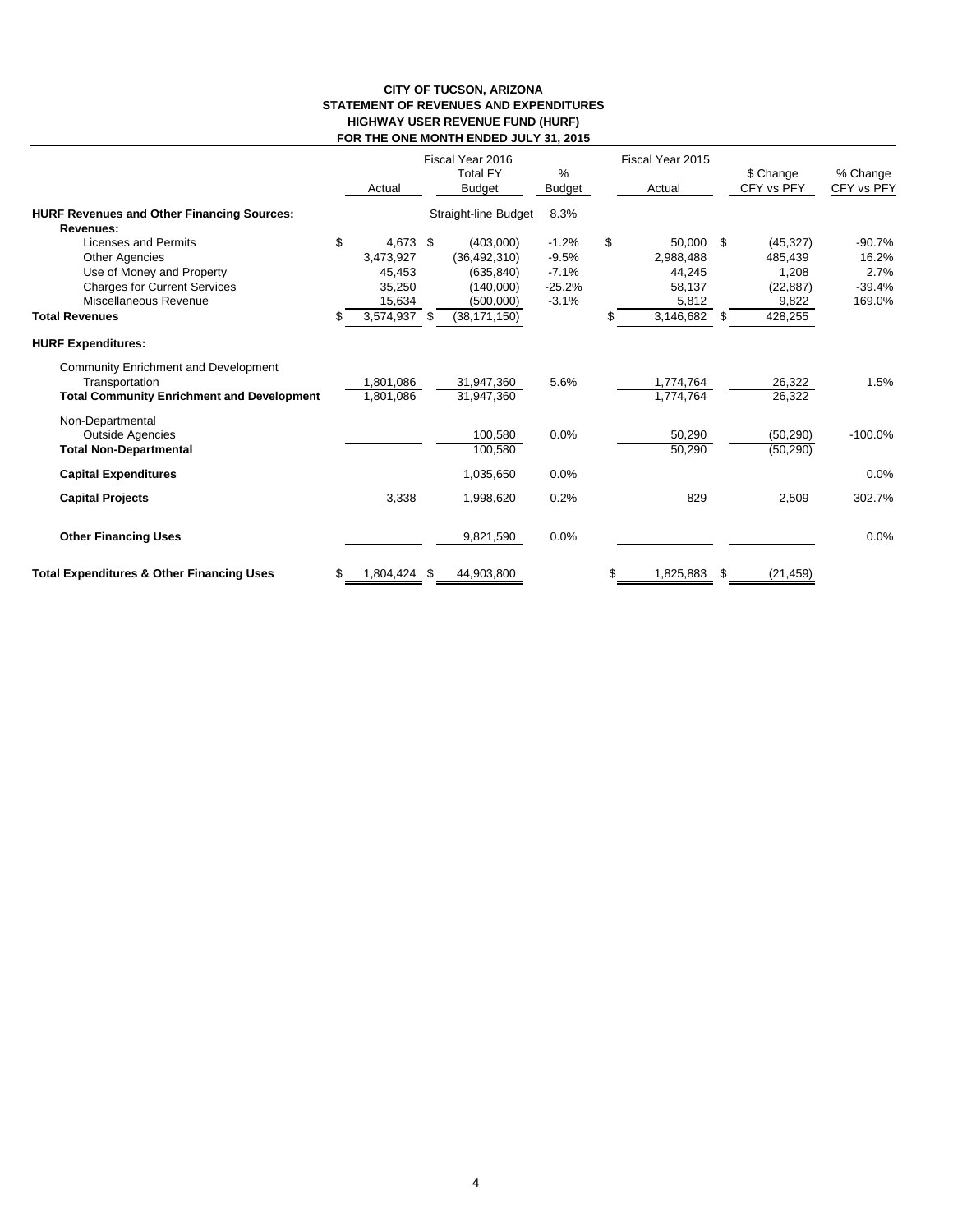## **CITY OF TUCSON, ARIZONA STATEMENT OF NET POSITION July 31, 2015 ENTERPRISE FUNDS**

| Current assets:<br>Cash and Cash Equivalents<br>\$<br>50,482,041 \$<br>30,329,167 \$<br>9,550<br>Cash and Investments - Restricted<br>30,276,027<br>Cash and Investments with Fiscal Agent - Restricted<br>4,304,668<br>Accounts Receivable, Net<br>27,588,989<br>4,094,014<br>408,653<br>Due from Other Agencies<br>14,356<br>Interest Receivable<br>66,353<br>104,895<br>Inventories<br>4,301,746<br>233,796<br><b>Other Assets</b><br>2,502,583<br>Total current assets<br>119,560,949<br>34,503,890<br>651,999<br>Noncurrent assets:<br>Long Term Accounts Receivable<br>208,172<br><b>Other Assets - Restricted</b><br>332,227<br><b>Deferred Charges</b><br>38,948<br>Land and Construction in Progress<br>167,382,427<br>21,291,114<br>2,701,865<br>Other Capital Assets, Net<br>1,053,301,988<br>19,591,400<br>12,700,668<br><b>Water Rights</b><br>52,126,968<br>40,882,514<br>Total noncurrent assets<br>15,441,481<br>1,273,351,782<br><b>Total assets</b><br>75,386,404<br>16,093,480<br>1,392,912,731<br>DEFERRED OUTFLOWS<br>Loss on Refunding of Debt<br>17,042,625<br><b>Total deferred outflows</b><br>17,042,625<br><b>Total assets and deferred outflows</b><br>1,409,955,356<br><b>LIABILITIES</b><br><b>Current liabilities:</b><br><b>Accounts Payable</b><br>1,708,572<br>144,305<br>174,235<br><b>Accrued Interest Payable</b><br>1,141<br><b>Accrued Payroll Liabilities</b><br>(144)<br>41,711<br>Interfund Payable<br>433,808<br>Due to Other Agencies<br>817<br>34,279<br><b>Accrued Interest Payable</b><br><b>Refundable Deposits</b><br>2,643,575<br>75,279<br>1,362<br><b>Current Portion of Bonds Payable</b><br>1,632,424<br><b>Current Portion of Contracts Payable</b><br>268,000<br><b>Current Portion of Compensated Absences</b><br>1,760,284<br>601,042<br>Liabilities Payable from Restricted Assets<br>176,924<br><b>Advances From Customers</b><br>74,945<br>Current Portion of Long Term Liabilities<br>737,937 |               | <b>Water Utility Fund</b> | Environmental<br><b>Services</b> | <b>Tucson Golf</b><br><b>Enterprise Fund</b> |
|-------------------------------------------------------------------------------------------------------------------------------------------------------------------------------------------------------------------------------------------------------------------------------------------------------------------------------------------------------------------------------------------------------------------------------------------------------------------------------------------------------------------------------------------------------------------------------------------------------------------------------------------------------------------------------------------------------------------------------------------------------------------------------------------------------------------------------------------------------------------------------------------------------------------------------------------------------------------------------------------------------------------------------------------------------------------------------------------------------------------------------------------------------------------------------------------------------------------------------------------------------------------------------------------------------------------------------------------------------------------------------------------------------------------------------------------------------------------------------------------------------------------------------------------------------------------------------------------------------------------------------------------------------------------------------------------------------------------------------------------------------------------------------------------------------------------------------------------------------------------------------------------------------------------------------------------------------------|---------------|---------------------------|----------------------------------|----------------------------------------------|
|                                                                                                                                                                                                                                                                                                                                                                                                                                                                                                                                                                                                                                                                                                                                                                                                                                                                                                                                                                                                                                                                                                                                                                                                                                                                                                                                                                                                                                                                                                                                                                                                                                                                                                                                                                                                                                                                                                                                                             | <b>ASSETS</b> |                           |                                  |                                              |
|                                                                                                                                                                                                                                                                                                                                                                                                                                                                                                                                                                                                                                                                                                                                                                                                                                                                                                                                                                                                                                                                                                                                                                                                                                                                                                                                                                                                                                                                                                                                                                                                                                                                                                                                                                                                                                                                                                                                                             |               |                           |                                  |                                              |
|                                                                                                                                                                                                                                                                                                                                                                                                                                                                                                                                                                                                                                                                                                                                                                                                                                                                                                                                                                                                                                                                                                                                                                                                                                                                                                                                                                                                                                                                                                                                                                                                                                                                                                                                                                                                                                                                                                                                                             |               |                           |                                  |                                              |
|                                                                                                                                                                                                                                                                                                                                                                                                                                                                                                                                                                                                                                                                                                                                                                                                                                                                                                                                                                                                                                                                                                                                                                                                                                                                                                                                                                                                                                                                                                                                                                                                                                                                                                                                                                                                                                                                                                                                                             |               |                           |                                  |                                              |
|                                                                                                                                                                                                                                                                                                                                                                                                                                                                                                                                                                                                                                                                                                                                                                                                                                                                                                                                                                                                                                                                                                                                                                                                                                                                                                                                                                                                                                                                                                                                                                                                                                                                                                                                                                                                                                                                                                                                                             |               |                           |                                  |                                              |
|                                                                                                                                                                                                                                                                                                                                                                                                                                                                                                                                                                                                                                                                                                                                                                                                                                                                                                                                                                                                                                                                                                                                                                                                                                                                                                                                                                                                                                                                                                                                                                                                                                                                                                                                                                                                                                                                                                                                                             |               |                           |                                  |                                              |
|                                                                                                                                                                                                                                                                                                                                                                                                                                                                                                                                                                                                                                                                                                                                                                                                                                                                                                                                                                                                                                                                                                                                                                                                                                                                                                                                                                                                                                                                                                                                                                                                                                                                                                                                                                                                                                                                                                                                                             |               |                           |                                  |                                              |
|                                                                                                                                                                                                                                                                                                                                                                                                                                                                                                                                                                                                                                                                                                                                                                                                                                                                                                                                                                                                                                                                                                                                                                                                                                                                                                                                                                                                                                                                                                                                                                                                                                                                                                                                                                                                                                                                                                                                                             |               |                           |                                  |                                              |
|                                                                                                                                                                                                                                                                                                                                                                                                                                                                                                                                                                                                                                                                                                                                                                                                                                                                                                                                                                                                                                                                                                                                                                                                                                                                                                                                                                                                                                                                                                                                                                                                                                                                                                                                                                                                                                                                                                                                                             |               |                           |                                  |                                              |
|                                                                                                                                                                                                                                                                                                                                                                                                                                                                                                                                                                                                                                                                                                                                                                                                                                                                                                                                                                                                                                                                                                                                                                                                                                                                                                                                                                                                                                                                                                                                                                                                                                                                                                                                                                                                                                                                                                                                                             |               |                           |                                  |                                              |
|                                                                                                                                                                                                                                                                                                                                                                                                                                                                                                                                                                                                                                                                                                                                                                                                                                                                                                                                                                                                                                                                                                                                                                                                                                                                                                                                                                                                                                                                                                                                                                                                                                                                                                                                                                                                                                                                                                                                                             |               |                           |                                  |                                              |
|                                                                                                                                                                                                                                                                                                                                                                                                                                                                                                                                                                                                                                                                                                                                                                                                                                                                                                                                                                                                                                                                                                                                                                                                                                                                                                                                                                                                                                                                                                                                                                                                                                                                                                                                                                                                                                                                                                                                                             |               |                           |                                  |                                              |
|                                                                                                                                                                                                                                                                                                                                                                                                                                                                                                                                                                                                                                                                                                                                                                                                                                                                                                                                                                                                                                                                                                                                                                                                                                                                                                                                                                                                                                                                                                                                                                                                                                                                                                                                                                                                                                                                                                                                                             |               |                           |                                  |                                              |
|                                                                                                                                                                                                                                                                                                                                                                                                                                                                                                                                                                                                                                                                                                                                                                                                                                                                                                                                                                                                                                                                                                                                                                                                                                                                                                                                                                                                                                                                                                                                                                                                                                                                                                                                                                                                                                                                                                                                                             |               |                           |                                  |                                              |
|                                                                                                                                                                                                                                                                                                                                                                                                                                                                                                                                                                                                                                                                                                                                                                                                                                                                                                                                                                                                                                                                                                                                                                                                                                                                                                                                                                                                                                                                                                                                                                                                                                                                                                                                                                                                                                                                                                                                                             |               |                           |                                  |                                              |
|                                                                                                                                                                                                                                                                                                                                                                                                                                                                                                                                                                                                                                                                                                                                                                                                                                                                                                                                                                                                                                                                                                                                                                                                                                                                                                                                                                                                                                                                                                                                                                                                                                                                                                                                                                                                                                                                                                                                                             |               |                           |                                  |                                              |
|                                                                                                                                                                                                                                                                                                                                                                                                                                                                                                                                                                                                                                                                                                                                                                                                                                                                                                                                                                                                                                                                                                                                                                                                                                                                                                                                                                                                                                                                                                                                                                                                                                                                                                                                                                                                                                                                                                                                                             |               |                           |                                  |                                              |
|                                                                                                                                                                                                                                                                                                                                                                                                                                                                                                                                                                                                                                                                                                                                                                                                                                                                                                                                                                                                                                                                                                                                                                                                                                                                                                                                                                                                                                                                                                                                                                                                                                                                                                                                                                                                                                                                                                                                                             |               |                           |                                  |                                              |
|                                                                                                                                                                                                                                                                                                                                                                                                                                                                                                                                                                                                                                                                                                                                                                                                                                                                                                                                                                                                                                                                                                                                                                                                                                                                                                                                                                                                                                                                                                                                                                                                                                                                                                                                                                                                                                                                                                                                                             |               |                           |                                  |                                              |
|                                                                                                                                                                                                                                                                                                                                                                                                                                                                                                                                                                                                                                                                                                                                                                                                                                                                                                                                                                                                                                                                                                                                                                                                                                                                                                                                                                                                                                                                                                                                                                                                                                                                                                                                                                                                                                                                                                                                                             |               |                           |                                  |                                              |
|                                                                                                                                                                                                                                                                                                                                                                                                                                                                                                                                                                                                                                                                                                                                                                                                                                                                                                                                                                                                                                                                                                                                                                                                                                                                                                                                                                                                                                                                                                                                                                                                                                                                                                                                                                                                                                                                                                                                                             |               |                           |                                  |                                              |
|                                                                                                                                                                                                                                                                                                                                                                                                                                                                                                                                                                                                                                                                                                                                                                                                                                                                                                                                                                                                                                                                                                                                                                                                                                                                                                                                                                                                                                                                                                                                                                                                                                                                                                                                                                                                                                                                                                                                                             |               |                           |                                  |                                              |
|                                                                                                                                                                                                                                                                                                                                                                                                                                                                                                                                                                                                                                                                                                                                                                                                                                                                                                                                                                                                                                                                                                                                                                                                                                                                                                                                                                                                                                                                                                                                                                                                                                                                                                                                                                                                                                                                                                                                                             |               |                           |                                  |                                              |
|                                                                                                                                                                                                                                                                                                                                                                                                                                                                                                                                                                                                                                                                                                                                                                                                                                                                                                                                                                                                                                                                                                                                                                                                                                                                                                                                                                                                                                                                                                                                                                                                                                                                                                                                                                                                                                                                                                                                                             |               |                           |                                  |                                              |
|                                                                                                                                                                                                                                                                                                                                                                                                                                                                                                                                                                                                                                                                                                                                                                                                                                                                                                                                                                                                                                                                                                                                                                                                                                                                                                                                                                                                                                                                                                                                                                                                                                                                                                                                                                                                                                                                                                                                                             |               |                           |                                  |                                              |
|                                                                                                                                                                                                                                                                                                                                                                                                                                                                                                                                                                                                                                                                                                                                                                                                                                                                                                                                                                                                                                                                                                                                                                                                                                                                                                                                                                                                                                                                                                                                                                                                                                                                                                                                                                                                                                                                                                                                                             |               |                           |                                  |                                              |
|                                                                                                                                                                                                                                                                                                                                                                                                                                                                                                                                                                                                                                                                                                                                                                                                                                                                                                                                                                                                                                                                                                                                                                                                                                                                                                                                                                                                                                                                                                                                                                                                                                                                                                                                                                                                                                                                                                                                                             |               |                           |                                  |                                              |
|                                                                                                                                                                                                                                                                                                                                                                                                                                                                                                                                                                                                                                                                                                                                                                                                                                                                                                                                                                                                                                                                                                                                                                                                                                                                                                                                                                                                                                                                                                                                                                                                                                                                                                                                                                                                                                                                                                                                                             |               |                           |                                  |                                              |
|                                                                                                                                                                                                                                                                                                                                                                                                                                                                                                                                                                                                                                                                                                                                                                                                                                                                                                                                                                                                                                                                                                                                                                                                                                                                                                                                                                                                                                                                                                                                                                                                                                                                                                                                                                                                                                                                                                                                                             |               |                           |                                  |                                              |
|                                                                                                                                                                                                                                                                                                                                                                                                                                                                                                                                                                                                                                                                                                                                                                                                                                                                                                                                                                                                                                                                                                                                                                                                                                                                                                                                                                                                                                                                                                                                                                                                                                                                                                                                                                                                                                                                                                                                                             |               |                           |                                  |                                              |
|                                                                                                                                                                                                                                                                                                                                                                                                                                                                                                                                                                                                                                                                                                                                                                                                                                                                                                                                                                                                                                                                                                                                                                                                                                                                                                                                                                                                                                                                                                                                                                                                                                                                                                                                                                                                                                                                                                                                                             |               |                           |                                  |                                              |
|                                                                                                                                                                                                                                                                                                                                                                                                                                                                                                                                                                                                                                                                                                                                                                                                                                                                                                                                                                                                                                                                                                                                                                                                                                                                                                                                                                                                                                                                                                                                                                                                                                                                                                                                                                                                                                                                                                                                                             |               |                           |                                  |                                              |
|                                                                                                                                                                                                                                                                                                                                                                                                                                                                                                                                                                                                                                                                                                                                                                                                                                                                                                                                                                                                                                                                                                                                                                                                                                                                                                                                                                                                                                                                                                                                                                                                                                                                                                                                                                                                                                                                                                                                                             |               |                           |                                  |                                              |
|                                                                                                                                                                                                                                                                                                                                                                                                                                                                                                                                                                                                                                                                                                                                                                                                                                                                                                                                                                                                                                                                                                                                                                                                                                                                                                                                                                                                                                                                                                                                                                                                                                                                                                                                                                                                                                                                                                                                                             |               |                           |                                  |                                              |
|                                                                                                                                                                                                                                                                                                                                                                                                                                                                                                                                                                                                                                                                                                                                                                                                                                                                                                                                                                                                                                                                                                                                                                                                                                                                                                                                                                                                                                                                                                                                                                                                                                                                                                                                                                                                                                                                                                                                                             |               |                           |                                  |                                              |
|                                                                                                                                                                                                                                                                                                                                                                                                                                                                                                                                                                                                                                                                                                                                                                                                                                                                                                                                                                                                                                                                                                                                                                                                                                                                                                                                                                                                                                                                                                                                                                                                                                                                                                                                                                                                                                                                                                                                                             |               |                           |                                  |                                              |
|                                                                                                                                                                                                                                                                                                                                                                                                                                                                                                                                                                                                                                                                                                                                                                                                                                                                                                                                                                                                                                                                                                                                                                                                                                                                                                                                                                                                                                                                                                                                                                                                                                                                                                                                                                                                                                                                                                                                                             |               |                           |                                  |                                              |
|                                                                                                                                                                                                                                                                                                                                                                                                                                                                                                                                                                                                                                                                                                                                                                                                                                                                                                                                                                                                                                                                                                                                                                                                                                                                                                                                                                                                                                                                                                                                                                                                                                                                                                                                                                                                                                                                                                                                                             |               |                           |                                  |                                              |
|                                                                                                                                                                                                                                                                                                                                                                                                                                                                                                                                                                                                                                                                                                                                                                                                                                                                                                                                                                                                                                                                                                                                                                                                                                                                                                                                                                                                                                                                                                                                                                                                                                                                                                                                                                                                                                                                                                                                                             |               |                           |                                  |                                              |
| <b>Total current liabilities</b><br>7,921,779<br>761,481<br>1,827,236                                                                                                                                                                                                                                                                                                                                                                                                                                                                                                                                                                                                                                                                                                                                                                                                                                                                                                                                                                                                                                                                                                                                                                                                                                                                                                                                                                                                                                                                                                                                                                                                                                                                                                                                                                                                                                                                                       |               |                           |                                  |                                              |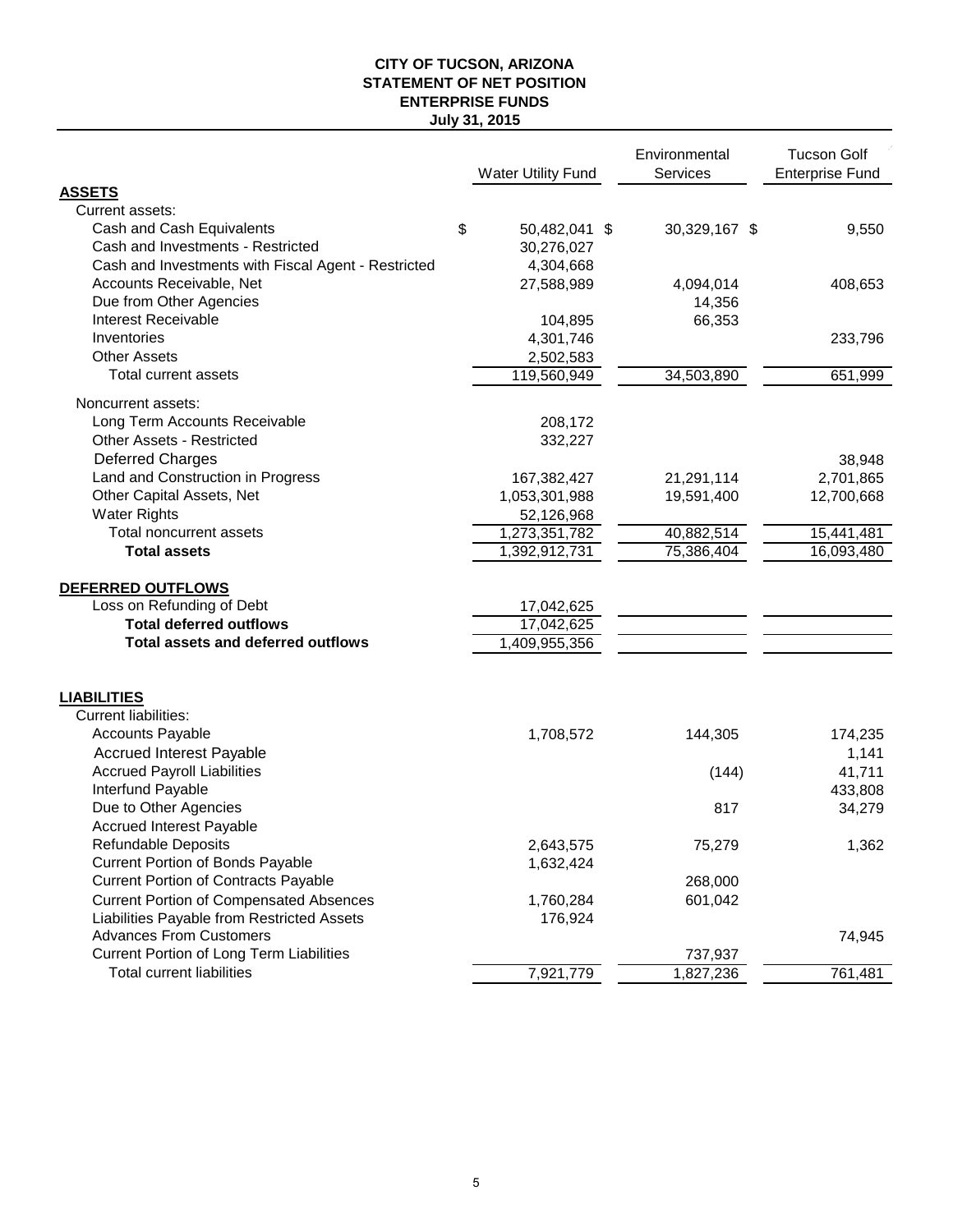## **CITY OF TUCSON, ARIZONA STATEMENT OF NET POSITION July 31, 2015 ENTERPRISE FUNDS**

## **LIABILITIES (continued)**

| Noncurrent liabilities:                       |                      |                |                        |
|-----------------------------------------------|----------------------|----------------|------------------------|
| <b>Bonds Payable</b>                          | 553,239,819          |                |                        |
| Contracts Payable                             |                      | 10,361,136     | 348,665                |
| <b>Compensated Absences</b>                   | 1,734,448            | 651,474        |                        |
| <b>Other Postemployment Benefits</b>          | 1,183,620            | 477,736        |                        |
| Loans and Notes Payable                       |                      |                | 8,554,615              |
| Long Term Liabilities                         |                      | 56,977,918     |                        |
| <b>Total noncurrent liabilities</b>           | 556,157,887          | 68,468,264     | 8,903,280              |
| <b>Total liabilities</b>                      | 564,079,666          | 70,295,500     | 9,664,761              |
| <b>DEFERRED INFLOWS</b>                       |                      |                |                        |
| <b>Deferred Revenue</b>                       | 89,894               |                |                        |
| <b>Total deferred inflows</b>                 | 89,894               |                |                        |
| <b>Total liabilities and deferred inflows</b> | 564,169,560          |                |                        |
| <b>NET POSITION</b>                           |                      |                |                        |
| Net Investment in capital assets              | 765,357,002          | 30,253,378     | 15,053,868             |
| Amounts Restricted for:                       |                      |                |                        |
| <b>Debt Service</b>                           | 4,304,668            |                |                        |
| Capital                                       |                      |                |                        |
| Unrestricted Amounts (deficit)                | 76,124,126           | (44, 203, 321) | (8,625,149)            |
| <b>Closure/Post Closure Liability</b>         |                      | 7,894,247      |                        |
| <b>New Landfill Cell Construction</b>         |                      | 11,146,600     |                        |
| <b>Total net position</b>                     | 845,785,796 \$<br>\$ | 5,090,904 \$   | $6,428,7\overline{19}$ |

\* Net position will change once fiscal year 2015 Comprehensive Annual Financial Report is finalized.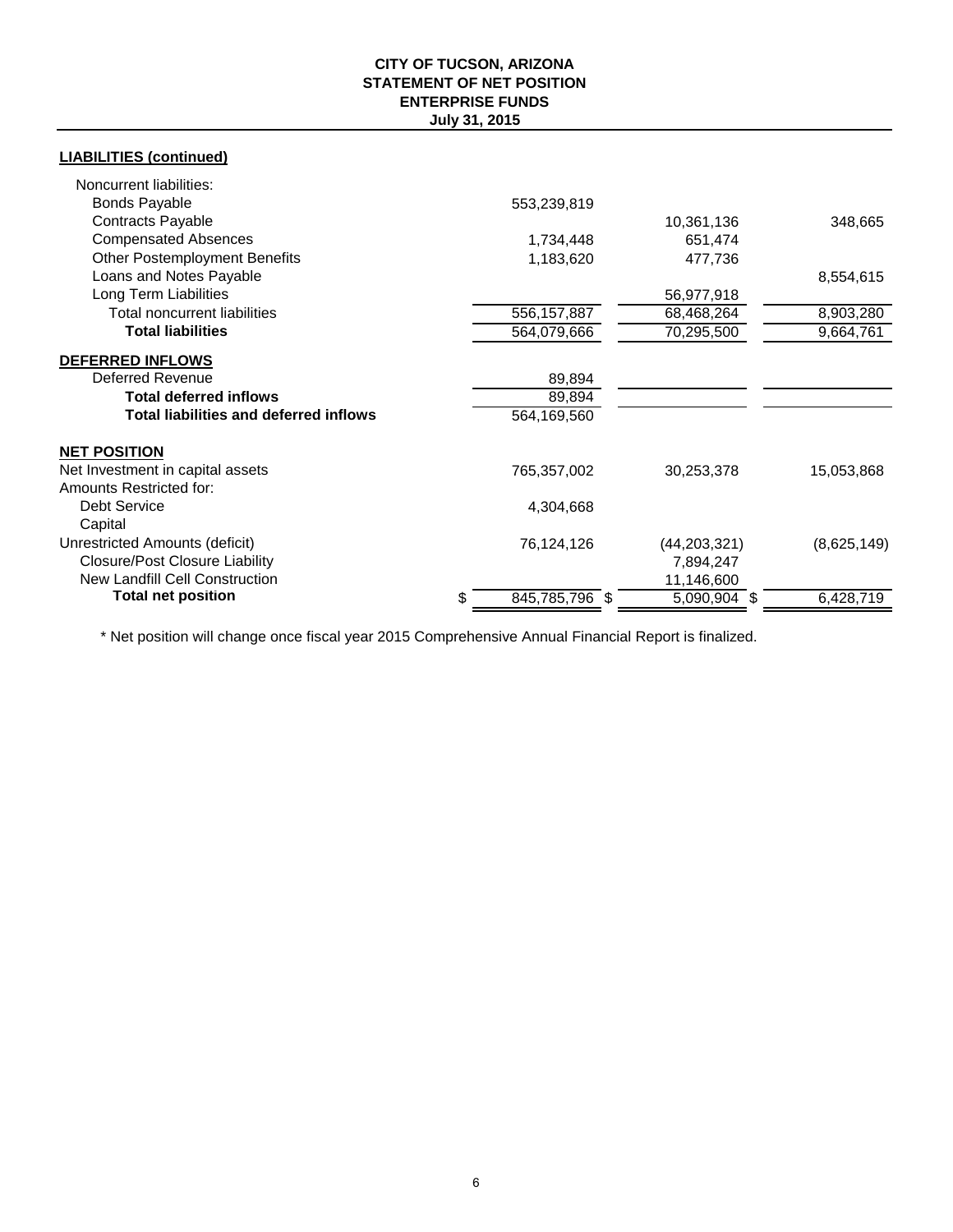#### **CITY OF TUCSON, ARIZONA SCHEDULE OF REVENUES, EXPENSES, AND CHANGES IN FUND NET ASSETS FOR THE ONE MONTH ENDED JULY 31, 2015 WATER UTILITY FUND**

|                                                | Fiscal Year 2016 |                | Fiscal Year 2015 |  |                         |                        |  |
|------------------------------------------------|------------------|----------------|------------------|--|-------------------------|------------------------|--|
|                                                |                  | Actual         | Actual           |  | \$ Change<br>CFY vs PFY | % Change<br>CFY vs PFY |  |
| <b>Operating revenues:</b>                     |                  |                |                  |  |                         |                        |  |
| <b>Charges for Services</b>                    | \$.              | 21,242,355 \$  | 21,325,707 \$    |  | (83, 352)               | $-0.4%$                |  |
| <b>Total operating revenues</b>                |                  | 21,242,355     | 21,325,707       |  | (83, 352)               |                        |  |
| <b>Operating expenses:</b>                     |                  |                |                  |  |                         |                        |  |
| Salaries, Wages and Benefits                   |                  | 2,552,708      | 2,609,532        |  | (56, 824)               | $-2.2%$                |  |
| <b>Contractual Services</b>                    |                  | 6,889,961      | 6,256,314        |  | 633,647                 | 10.1%                  |  |
| Commodities                                    |                  | 611,003        | 592,923          |  | 18,080                  | 3.0%                   |  |
| Depreciation/Amortization                      |                  | 2,933,000      | 2,500,000        |  | 433,000                 | 17.3%                  |  |
| <b>Total operating expenses</b>                |                  | 12,986,672     | 11,958,769       |  | 1,027,903               |                        |  |
| <b>Operating Income (Loss)</b>                 |                  | 8,255,683      | 9,366,938        |  | (1, 111, 255)           |                        |  |
| Nonoperating revenues (expenses):              |                  |                |                  |  |                         |                        |  |
| Investment Income                              |                  | 43,251         | (378, 025)       |  | 421,276                 | $-111.4%$              |  |
| Gain (Loss) on Sale of Property/Equipment      |                  | 20,179         | 28,854           |  | (8,675)                 | $-30.1%$               |  |
| <b>Federal Grants and Contributions</b>        |                  |                |                  |  |                         | 0.0%                   |  |
| <b>Interest Expense</b>                        |                  | (1,402,427)    | (1,562,973)      |  | 160,546                 | $-10.3%$               |  |
| Amortization of Cost Issuance                  |                  |                |                  |  |                         | 0.0%                   |  |
| Other Nonoperating Income (Expenses)           |                  | (25, 850)      | (127, 701)       |  | 101,851                 | $-79.8%$               |  |
| Total nonoperating revenues (expenses)         |                  | (1,364,847)    | (2,039,845)      |  | 674,998                 |                        |  |
| Income (loss) before capital contributions and |                  |                |                  |  |                         |                        |  |
| transfers                                      |                  | 6,890,836      | 7,327,093        |  | (436, 257)              |                        |  |
| <b>Capital Contributions</b>                   |                  | 208.269        | 209,359          |  | (1,090)                 | $-0.5%$                |  |
| <b>Transfers Out</b>                           |                  | (133, 333)     | (133, 333)       |  |                         | 0.0%                   |  |
| Changes in net position                        |                  | 6,965,772      | 7,403,119        |  | (437, 347)              |                        |  |
| Total net position, beginning of year          |                  | 838,820,024    | 816,693,410      |  |                         |                        |  |
| Total net position, July 31, 2015              | \$               | 845,785,796 \$ | 824,096,529      |  |                         |                        |  |

\* Beginning of year net position is subject to change until final audit of the fiscal year 2015 Comprehensive Annual Financial Report.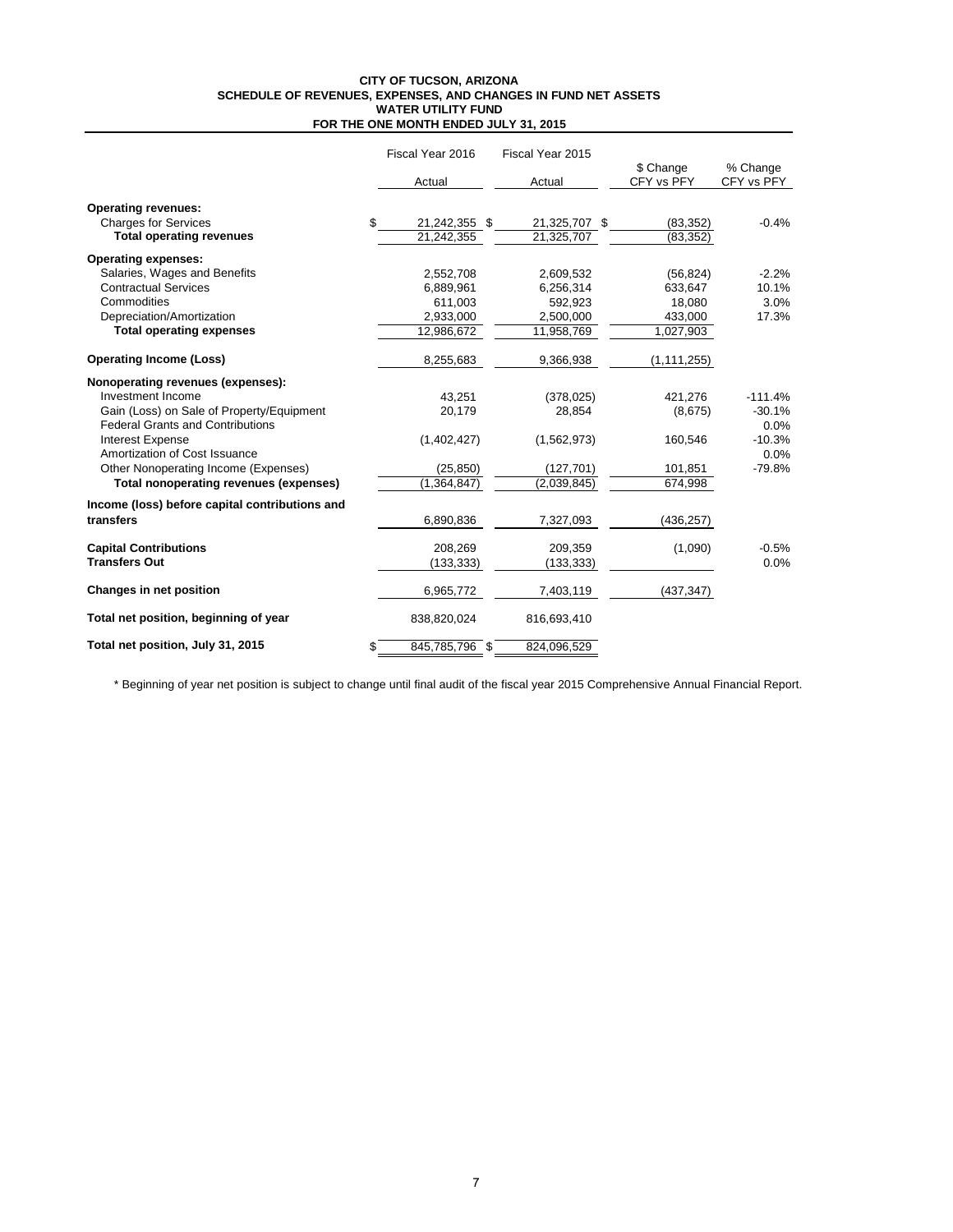#### **CITY OF TUCSON, ARIZONA SCHEDULE OF REVENUES, EXPENSES, AND CHANGES IN FUND NET ASSETS FOR THE ONE MONTH ENDED JULY 31, 2015 ENVIRONMENTAL SERVICES FUND**

|                                                | Fiscal Year 2016     | Fiscal Year 2015 |                         |                        |
|------------------------------------------------|----------------------|------------------|-------------------------|------------------------|
|                                                | Actual               | Actual           | \$ Change<br>CFY vs PFY | % Change<br>CFY vs PFY |
| <b>Operating revenues:</b>                     |                      |                  |                         |                        |
| <b>Charges for Services</b>                    | \$<br>4,545,163      | \$<br>4,688,082  | \$<br>(142, 919)        | $-3.0%$                |
| Miscellaneous                                  | 51,830               | 114,097          | (62, 267)               | $-54.6%$               |
| <b>Total operating revenues</b>                | 4,596,993            | 4,802,179        | (205, 186)              |                        |
| <b>Operating expenses:</b>                     |                      |                  |                         |                        |
| Salaries, Wages and Benefits                   | 1,043,007            | 1,125,713        | (82,706)                | $-7.3%$                |
| <b>Contractual Services</b>                    | 1,400,480            | 1,226,701        | 173,779                 | 14.2%                  |
| Commodities                                    | 194,285              | 321,685          | (127, 400)              | $-39.6%$               |
| Depreciation/Amortization                      | 4,347                | 460,000          | (455, 653)              | $-99.1%$               |
| <b>Total operating expenses</b>                | 2,642,119            | 3,134,099        | (491, 980)              |                        |
| <b>Operating Income (Loss)</b>                 | 1,954,874            | 1,668,080        | 286,794                 |                        |
| Nonoperating revenues (expenses):              |                      |                  |                         |                        |
| Investment Income                              | 20.698               | (177, 743)       | 198,441                 | $-111.6%$              |
| Gain (Loss) on Sale of Property/Equipment      | (86, 518)            |                  | (86, 518)               | 0.0%                   |
| <b>Other Agencies</b>                          | 2,975                |                  | 2,975                   | 0.0%                   |
| <b>Interest Expense</b>                        |                      |                  |                         | 0.0%                   |
| Amortization of Cost Issuance                  |                      |                  |                         | 0.0%                   |
| Total nonoperating revenues (expenses)         | (62, 845)            | (177, 743)       | 114,898                 |                        |
| Income (loss) before capital contributions and |                      |                  |                         |                        |
| transfers                                      | 1,892,029            | 1,490,337        | 401,692                 |                        |
| <b>Transfers In</b>                            |                      |                  |                         | 0.0%                   |
| Changes in net position                        | 1,892,029            | 1,490,337        | 401,692                 |                        |
| Total net position, beginning of year          | 3,198,875            | 10,973,097       | (7,774,222)             |                        |
| Total net position, July 31, 2015              | \$<br>$5,090,904$ \$ | 12,463,434       | \$<br>(7, 372, 530)     |                        |

\* Beginning of year net position is subject to change until final audit of the fiscal year 2015 Comprehensive Annual Financial Report.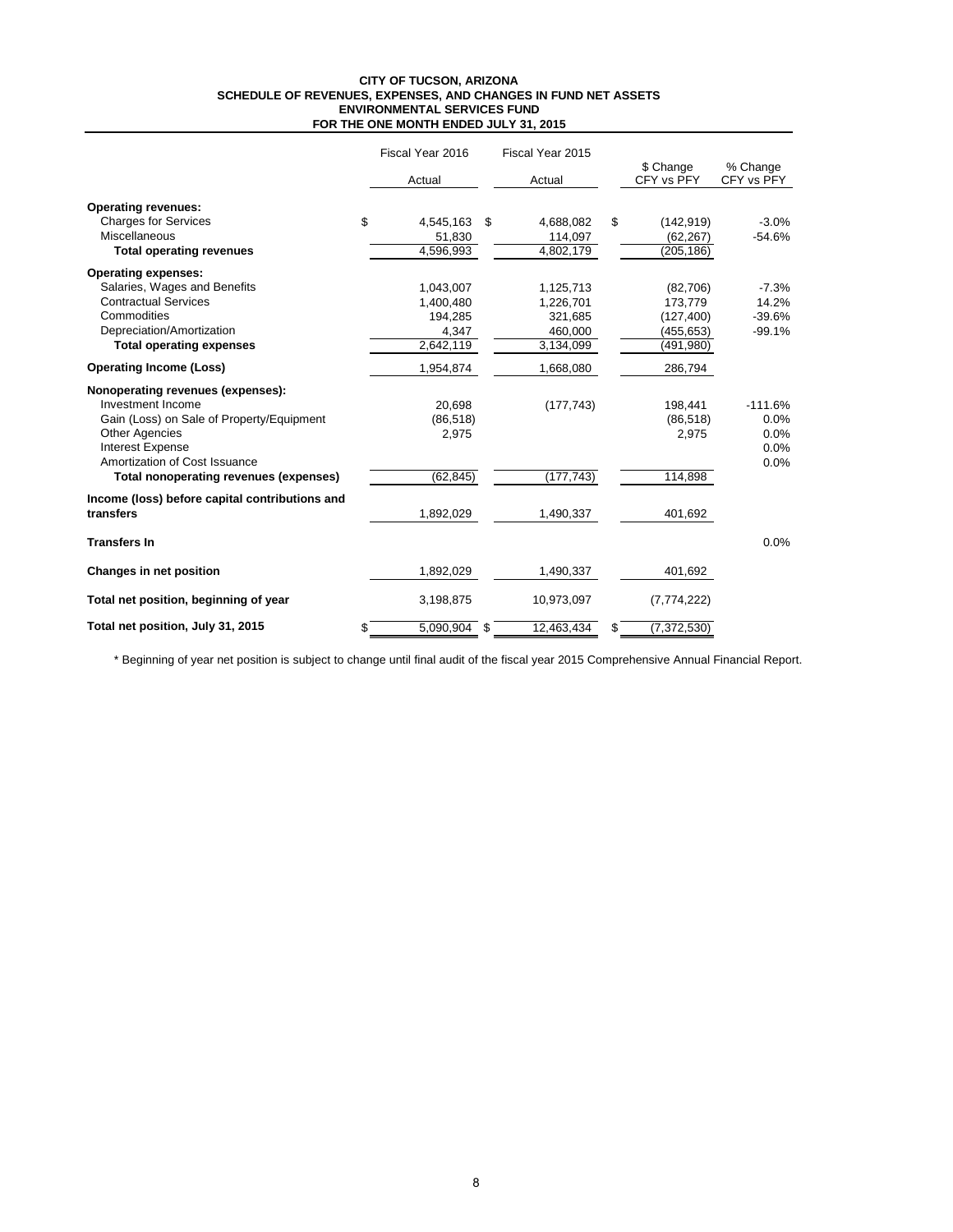#### **CITY OF TUCSON, ARIZONA STATEMENT OF REVENUES, EXPENSES, AND CHANGES IN FUND NET POSITION TUCSON GOLF ENTERPRISE FUND FOR THE ONE MONTH ENDED JULY 31, 2015**

|                                        | El Rio<br>Randolph<br>Silverbell |              | Enke         | Combined     | <b>Total Straight-</b><br>line Budget | % Budget        |           |       |
|----------------------------------------|----------------------------------|--------------|--------------|--------------|---------------------------------------|-----------------|-----------|-------|
| <b>COURSE OPERATIONS:</b>              |                                  |              |              |              |                                       |                 |           |       |
| <b>Operating revenues:</b>             |                                  |              |              |              |                                       |                 |           |       |
| Green Fees                             | \$                               | 62.451 \$    | 14.063 \$    | 20.967 \$    | $15,262$ \$                           | 112.743 \$      | 7,688,730 |       |
| <b>Cart Rentals</b>                    |                                  | 66,039       | 23,811       | 15,336       | 20,961                                | 126,147         |           |       |
| Driving Range                          |                                  | 24,064       | 334          | 5,738        | 10,348                                | 40,484          |           |       |
| Clubhouse                              |                                  | 23,934       | 14,258       | 10,898       | 10,954                                | 60,044          |           |       |
| <b>Other Revenue</b>                   |                                  | 52,439       | 5,697        | 5,181        | 5,854                                 | 69,171          | 10,130    |       |
| <b>Total Operating Revenues</b>        |                                  | 228,927      | 58,163       | 58,120       | 63,379                                | 408,589         | 7,698,860 | 5.3%  |
| <b>Operating expenses:</b>             |                                  |              |              |              |                                       |                 |           |       |
| Salaries, Wages and Benefits           |                                  | 1,299        | 758          | 758          | 758                                   | 3,573           | 45,840    |       |
| <b>Contractual Services</b>            |                                  | 255,959      | 118,151      | 84,065       | 117,523                               | 575,698         | 5,537,470 | 10.4% |
| Commodities                            |                                  | 26,614       | 9,022        | 8,305        | 12,189                                | 56,130          | 1,297,850 | 4.3%  |
| Cost of Goods Sold                     |                                  | (29, 501)    | 12,357       | 15,622       | 12,309                                | 10,787          | 646,280   | 1.7%  |
| Depreciation/Amortization              |                                  | 20,341       | 11,067       | 19,209       | 9,614                                 | 60,231          |           |       |
| <b>Total Operating Expenses</b>        |                                  | 274,712      | 151,355      | 127,959      | 152,393                               | 706,419         | 7,527,440 | 9%    |
| <b>Operating Income (Loss)</b>         |                                  | (45, 785)    | (93, 192)    | (69, 839)    | (89, 014)                             | (297, 830)      | 171,420   |       |
| Nonoperating revenues (expenses):      |                                  |              |              |              |                                       |                 |           |       |
| <b>Interest Expense</b>                |                                  | (733)        | (367)        | (367)        | (367)                                 | (1,834)         | 7,970     |       |
| Other                                  |                                  |              |              |              |                                       |                 | 94,250    |       |
| Total nonoperating revenues (expenses) |                                  | (733)        | (367)        | (367)        | (367)                                 | (1, 834)        | 102,220   |       |
| Income (Loss) before capital           |                                  |              |              |              |                                       |                 |           |       |
| contributions and transfers            |                                  | (46, 518)    | (93, 559)    | (70, 206)    | (89, 381)                             | (299, 664)      | 273,640   |       |
| Changes in net position                |                                  | (46, 518)    | (93, 559)    | (70, 206)    | (89, 381)                             | $(299, 664)$ \$ | 273,640   |       |
| Total net position, beginning of year  |                                  | 2,018,515    | 1,816,663    | 1,345,677    | 1,547,528                             | 6,728,383       |           |       |
| <b>Total net position</b>              | \$                               | 1,971,997 \$ | 1,723,104 \$ | 1,275,471 \$ | 1,458,147 \$                          | 6,428,719       |           |       |

\* Beginning of year net position is subject to change until final audit of the fiscal year 2015 Comprehensive Annual Financial Report.

Note: OB Sports and City of Tucson statements will report immaterial differences due to timing and reconciliation issues.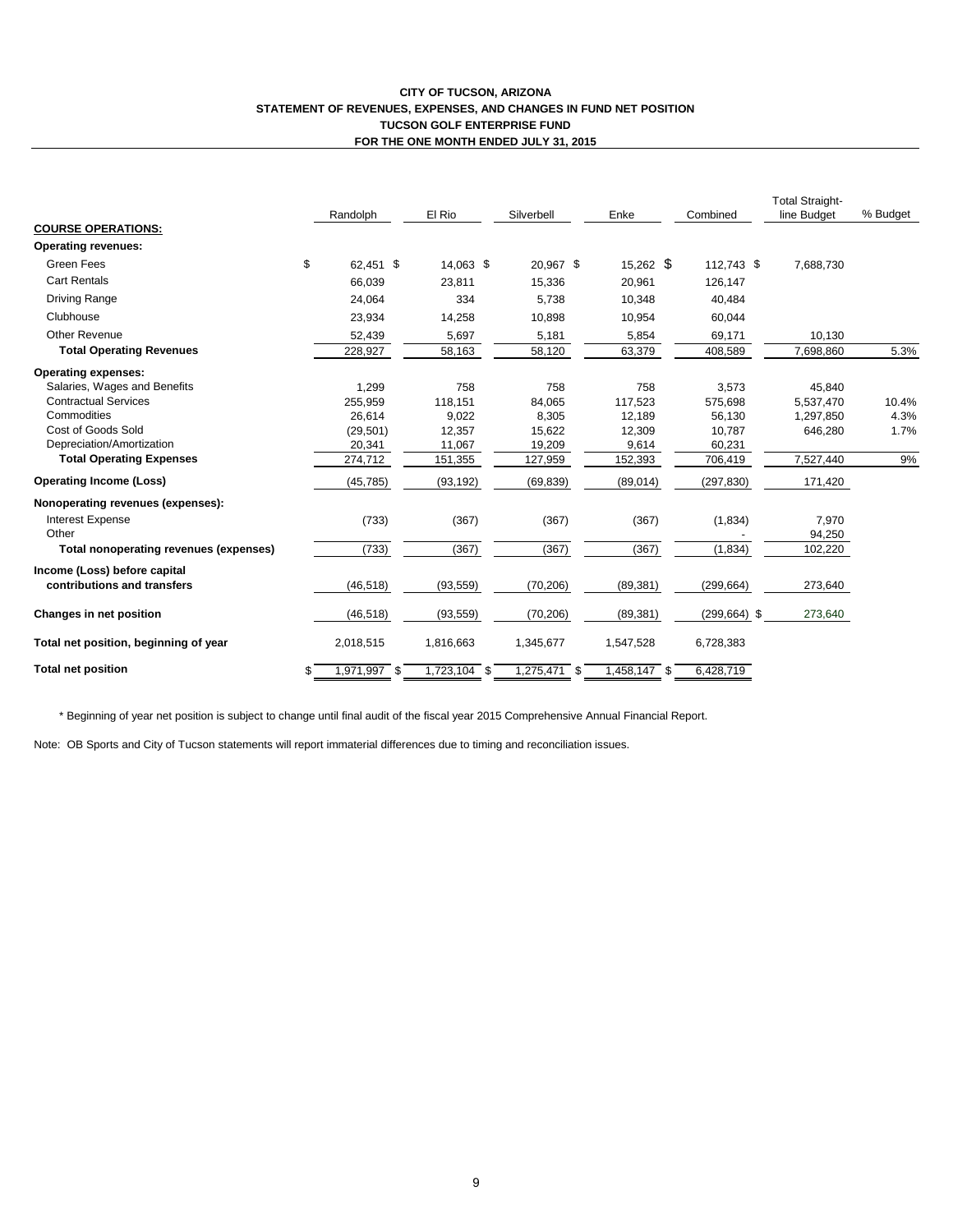#### **CITY OF TUCSON, ARIZONA STATEMENT OF REVENUES, EXPENSES, AND CHANGES IN NET POSITION INTERNAL SERVICE FUNDS FOR THE ONE MONTH ENDED JULY 31, 2015**

|                                           | <b>Fleet Services</b> | Self Insurance | <b>General Services</b> |
|-------------------------------------------|-----------------------|----------------|-------------------------|
| <b>Operating revenues:</b>                |                       |                |                         |
| <b>Charges for Services</b>               | \$<br>1,836,954 \$    | 1,602,654 \$   | 1,303,648               |
| Miscellaneous                             | 41,540                |                | 341                     |
| <b>Total operating revenues</b>           | 1,878,494             | 1,602,654      | 1,303,989               |
| <b>Operating expenses:</b>                |                       |                |                         |
| Salaries, Wages and Benefits              | 405,382               | 84,223         | 602,718                 |
| <b>Contractual Services</b>               | 435,805               | 121,543        | 357,528                 |
| Commodities                               | 816,546               | 10,123         | 170,591                 |
| <b>Benefits and Claims</b>                |                       | 484,644        |                         |
| Depreciation                              | 124,415               | 1,260          | 5,308                   |
| <b>Total operating expenses</b>           | 1,782,148             | 701,793        | 1,136,145               |
| <b>Operating income (loss)</b>            | 96,346                | 900,861        | 167,844                 |
| Nonoperating revenues (expenses):         |                       |                |                         |
| Investment Income                         | (2,097)               | 3,610          | 4,047                   |
| <b>Property Taxes</b>                     |                       | 7,816          |                         |
| Gain (loss) on Sale of Property/Equipment |                       |                |                         |
| <b>Federal Non Grant Contributions</b>    |                       |                |                         |
| Interest Expense                          |                       |                |                         |
| Total nonoperating revenues (expenses)    | (2,097)               | 11,426         | 4,047                   |
| Income (loss) before capital              |                       |                |                         |
| contributions and transfers               | 94,249                | 912,287        | 171,891                 |
| <b>Capital Contributions</b>              |                       |                |                         |
| <b>Transfers In</b>                       |                       |                |                         |
| <b>Transfers Out</b>                      |                       |                |                         |
| Changes in net position                   | 94,249                | 912,287        | 171,891                 |
| Total net position, beginning of year     | 7,731,660             | 1,229,176      | (10, 715, 963)          |
| <b>Total net position</b>                 | \$<br>7,825,909 \$    | $2,141,463$ \$ | (10, 544, 072)          |

\* Beginning of year net position is subject to change until final audit of the fiscal year 2015 Comprehensive Annual Financial Report.